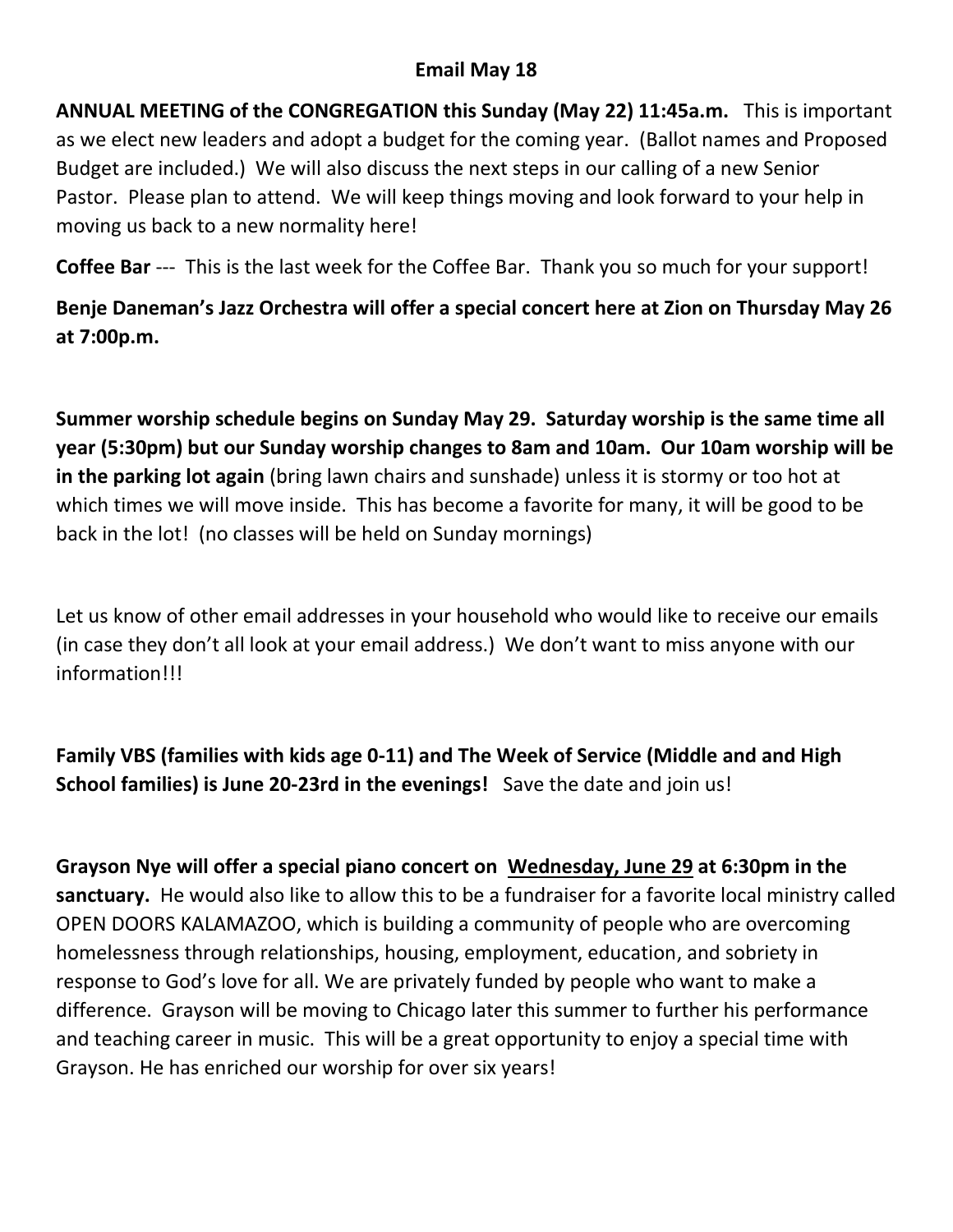**Sunday School students and Youth Groups made blessing bags,** thanks to an endowment grant. We still have a few of these bags left to hand out to people on the street or those who are less fortunate. Each bag contains simple health items, socks, a water bottle, and a snack. Please bless others by taking one or more to hand out!

# **Church Office hours:**

Mon - Thurs 9am to 4pm

382-2360 / zion@zionkazoo.org

## **For pastoral assistance:**

Pastor Seeber 501-3624 / Aaron 271-2848

Pastor Brelje 330-9538 / Pastor Couch 598-8167

# **RELIEF FOR PEOPLE OF UKRAINE!**

Anyone wishing to donate supporting relief efforts for the people of Ukraine should consider Lutheran World Relief which has a great track record and low administrative costs [https://donate.lwr.org](https://donate.lwr.org/)

Another reliable agency is the International Red Cross https://www.icrc.org/en/donate/ukraine

#### **County Health has changed masking policy to optional.**

Those who wish to mask should continue to feel comfortable doing so. We will continue to have communion assistants masked to ease any concerns. We understand how delicate an issue this is for all.

*If you have been hospitalized, are newly confined to home or a residence facility, or have a new address or phone number, please call the church office and let us know!*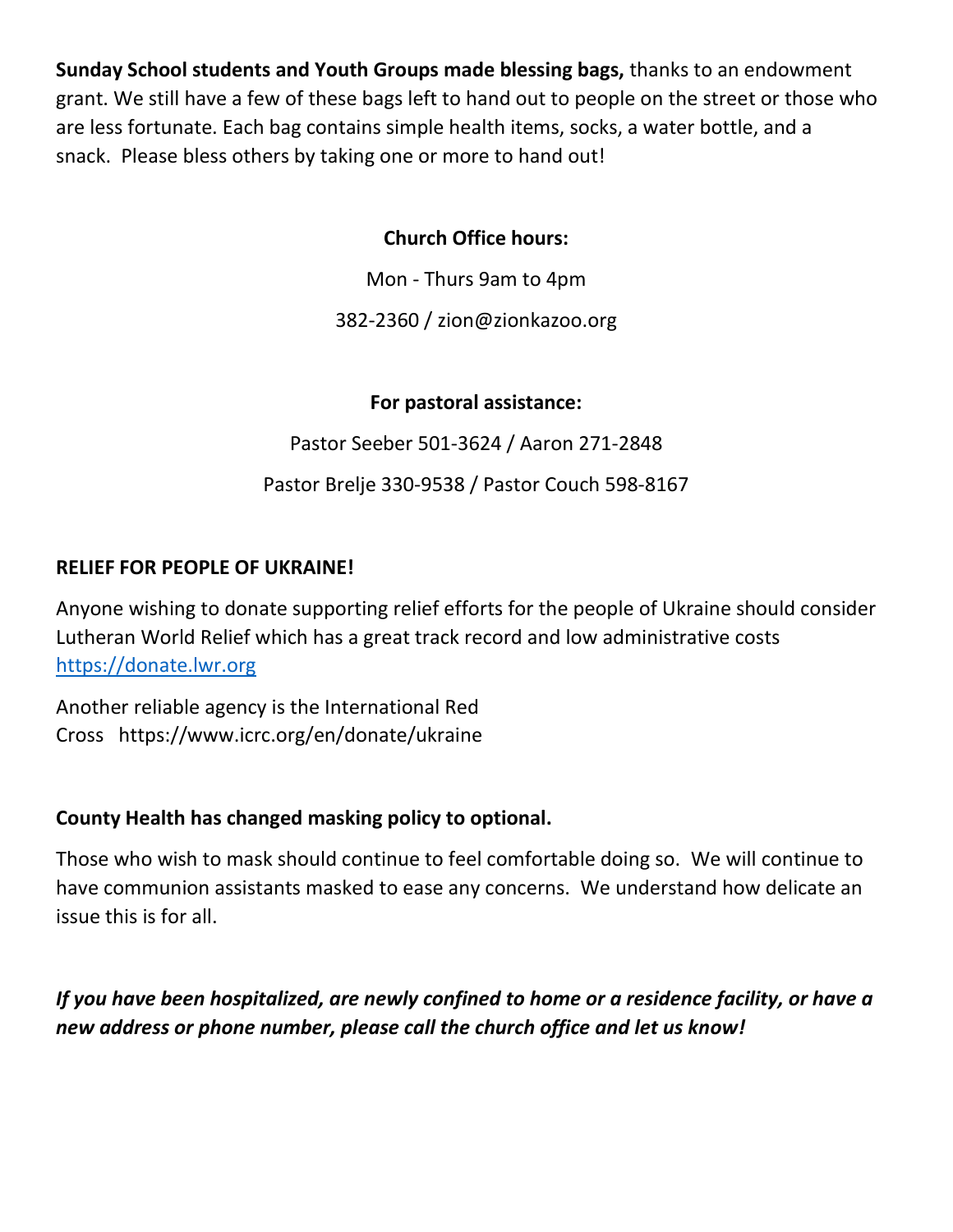#### **LOAVES AND FISHES**

We continue to feed the hungry in our community through Loaves and Fishes. Zion has supported this ministry for more than thirty years and we are gradually getting more food each week. Any canned and boxed food items are accepted, but the greatest need in May is canned low-sodium vegetables.

Thank you for your financial support. Our members continue to be faithful in supporting our ministry and mission! Any additional, regular support would be greatly appreciated. Thank you also for your prayers and the many other ways you are involved in and support our ministry!

To make an online donation, or to set up regular online giving, follow this link: https://www.kindridgiving.com/app/giving/zionkazoo

**Symbol in the Window** Psalm 67 says "May God be gracious to us and bless us" and "May the peoples praise you, O God." In the first panel on the left of the Old Testament side you will see an eye which represents God the Father Almighty.

**Ballot Names: President Elect** - Joe Zerbel **VP Property** – Ron Masek, Joe Moulton **Director At Large** - Sue Bickel, Rita Linennkugel, Jason Woods